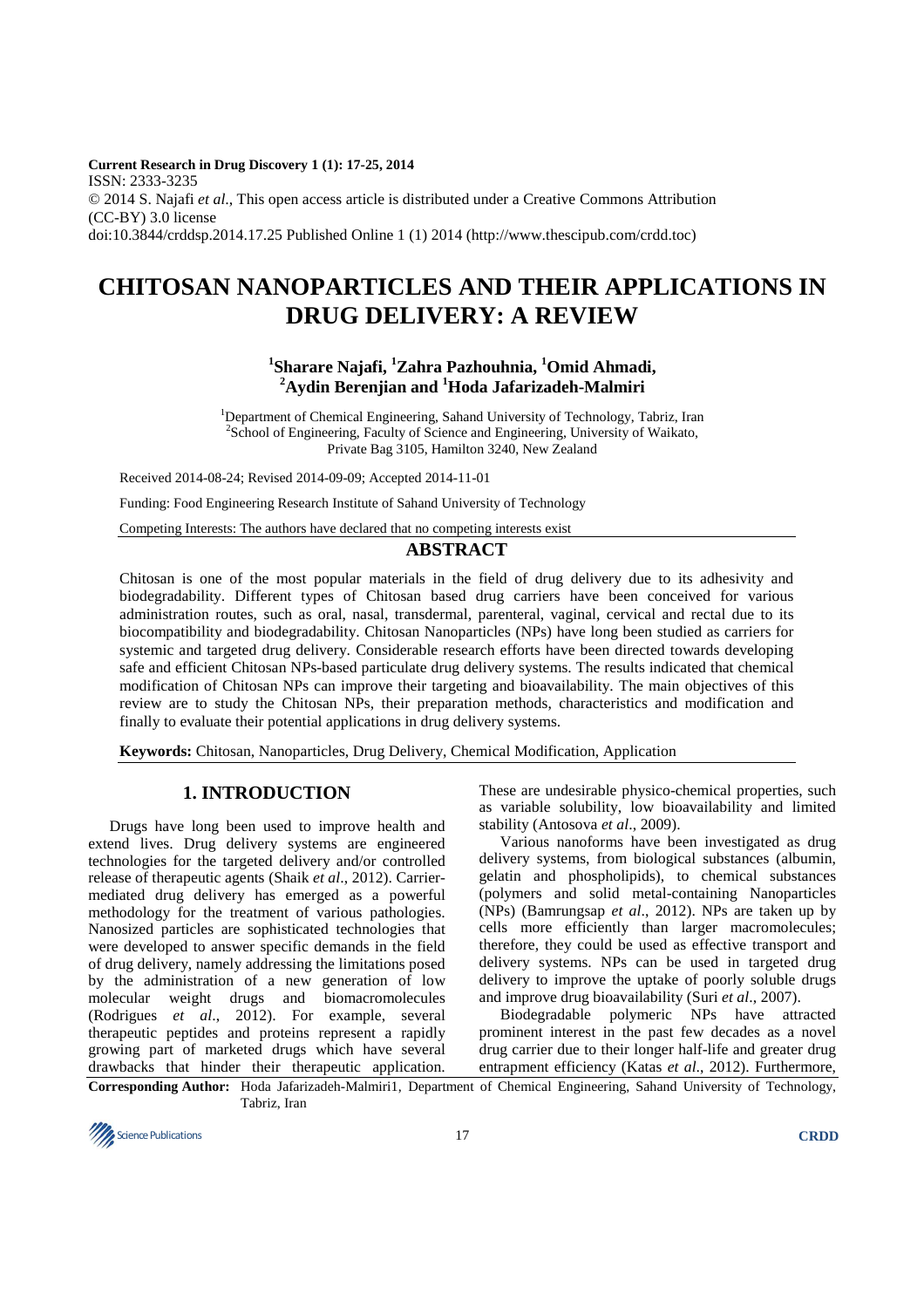the polymeric NPs due to their nanoscale particle size have embraced the site-specific targeting and tend to permeate deeply into the skin substructures. Moreover, the biodegradable NPs could protect the drugs used in oral administration (e.g., hydrocortisone) from the harsh environmental conditions and genes from degradation in biological media. These NPs can also prolong the duration of drug mucoadhesion at target tissues (Katas *et al*., 2012).

Chitosan due to its unique physico-chemical and biological properties is an attractive material for use in various applications. Chitosan is an effective biodegradable polymer for biomedical applications due to its biocompatibility, biodegradability and low-toxicity. It also has antimicrobial activity and low immunogenicity, which clearly points to an immense potential for future development (Jafarizadeh-Malmiri *et al*., 2012; Vaghari *et al*., 2013). Chitosan nanoparticles due to their small size and large surface area to volume ratio have special characteristics, which make them favourable carriers for different drugs specially hydrophobic drugs in cancer drug delivery application (Rajan and Raj, 2013). This review emphasizes different aspects of Chitosan based nanomaterials, including their preparation, characterization and application in drug delivery systems. This review also investigates modification and toxicity of Chitosan NPs.

#### **2. NANOTECHNOLOGY IN DRUG DELIVERY**

Delivery of the therapeutic compounds to the target site is a major problem in treatment of many diseases. The efficacy of many drugs is often limited by their potential to reach the site of therapeutic action. In most cases (conventional dosage forms), only a small amount of administered dose reaches the target site like cancer cells, while the majority of the drug distributes throughout the rest of the body in accordance with its physico-chemical and biochemical properties (Tiyaboonchai, 2003; Patel *et al*., 2010).

Incorporation of an existing medicine into a drug delivery system can significantly improve its performance in terms of efficacy, safety and improved patient compliance. In drug delivery system, a drug is transported to the place of action, hence, its influence on vital tissues and undesirable side effects can be minimized. Furthermore, accumulation of therapeutic compounds in the target site increases which in turn, decreases the required doses of drugs (Bamrungsap *et al*., 2012).

Reducing the materials particle size is an effective method to improve their properties. This is because nanoparticles have a proportionally larger surface area than naked compounds and consequently more surface atoms than their microscale counterparts, which in turn affects their physico-chemical, optical, catalytic and other reactive properties (Suri *et al*., 2007).

NPs are solid colloidal particles which consist of macromolecular materials and can be used therapeutically as adjuvant in vaccines or drug carriers in which the active ingredient is dissolved, entrapped, encapsulated, adsorbed or chemically attached (Tiyaboonchai, 2003). Polymeric NPs depending on their preparation methods can be divided into two types namely: Nanospheres and nanocapsules. Nanospheres have a monolithic-type structure (matrix) in which drugs are dispersed or adsorbed onto their surfaces, while nanocapsules exhibit a membrane-wall structure and drugs are entrapped in the core or adsorbed onto their exterior **Fig. 1**.

Nanomedicine, has incredible potential for revolutionizing the therapeutics and diagnostics under the premise of developing ingenious nanodevices. Drug delivery nanosystems constitute a significant portion of nanomedicine. However, in drug delivery, nanotechnology is just beginning to make an impact (Park *et al*., 2007; Misra *et al*., 2010).

The main problems with current drug delivery systems are the low drug loading capacity, low loading efficiency and poor ability to control the size distribution. Utilizing nanotechnologies, such as nanopatterning, could allow manufacturing of nanocarriers with high loading efficiency and highly homogeneous particle sizes (Park *et al*., 2007). In fact, due to high surface to volume ratio of NPs, drugs can be easily conjugated with nanocarriers via electrostatic and hydrophobic interactions and hydrogen bonding (Tiyaboonchai, 2003).

Nanocarriers with optimized physicochemical and biological properties are taken up by cells more easily than larger molecules, so they can be successfully used as delivery tools for currently available therapeutics and drugs. Liposomes, solid lipids NPs, dendrimers, polymeric NPs, silicon or carbon materials and magnetic NPs are the examples of nanocarriers that have been tested as drug delivery systems (Wilczewska *et al*., 2012).

#### **2.1. Chitosan NPs**

Chitosan, as a derivative of chitin, is an attractive natural biopolymer from renewable resources with the presence of reactive amino and hydroxyl functional groups in its structure **Fig. 2**. This low-cost biopolymer is a cationic material that has attracted attention in various scientific and engineering processes due to its excellent biocompatibility, non-toxicity and chemical and thermal stability (Jafarizadeh-Malmiri *et al*., 2012; Vaghari *et al*., 2013).

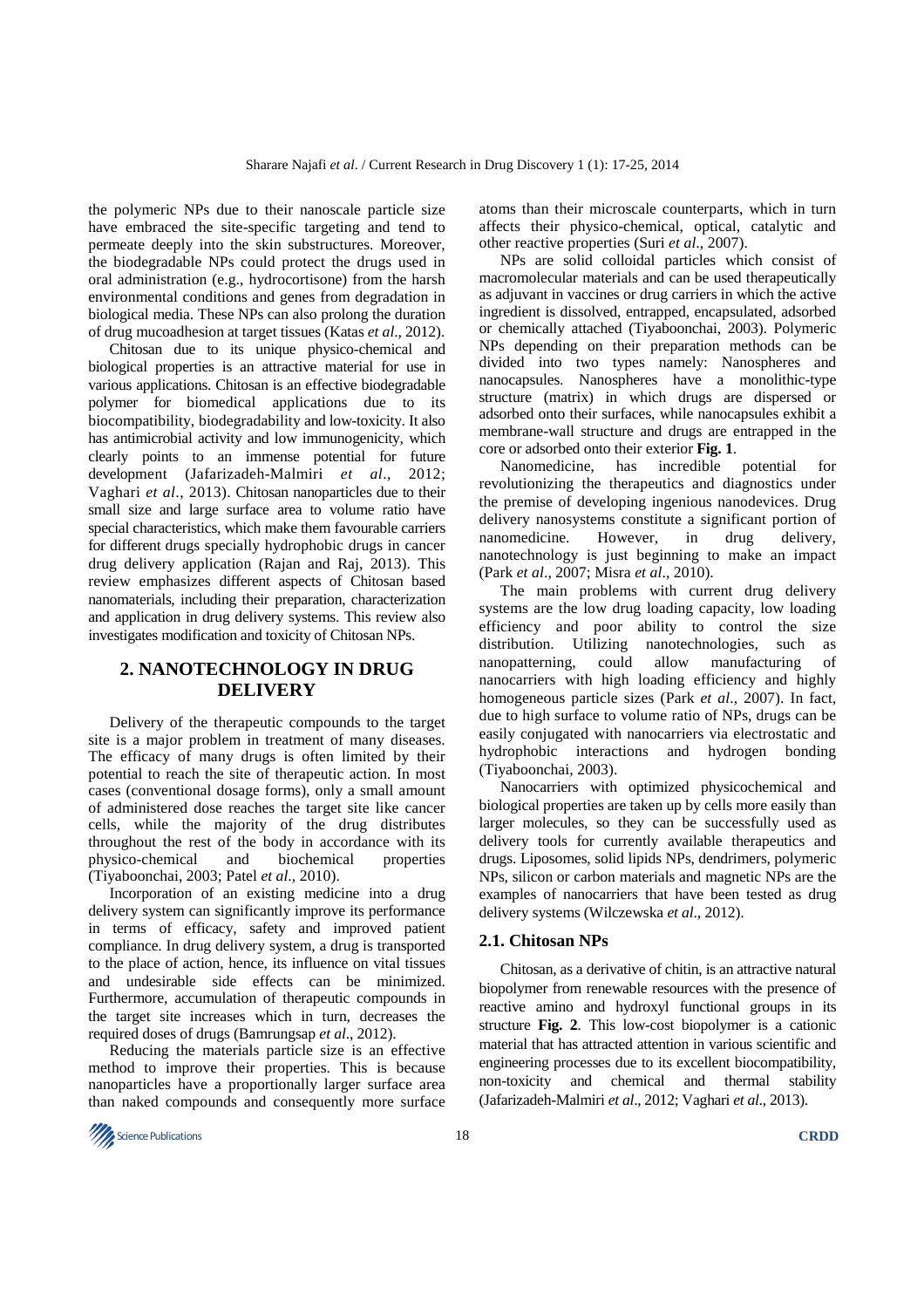

Sharare Najafi *et al*. / Current Research in Drug Discovery 1 (1): 17-25, 2014

**Fig. 2.** Chemical structure of Chitosan (Jafarizadeh-Malmiri *et al*., 2012)

Chitosan NPs due to their huge surface to volume ratio as compared to the Chitosan in its bulk form, have outstanding physico-chemical, antimicrobial and biological properties. These factors make them a superior environmentally friendly material and they possess bioactivity that does not harm humans. Due to these unique properties, Chitosan NPs are being used in a variety of different products and applications, ranging from pharmaceutical, drug delivery, tissue engineering and food packaging to biosensing, enzymes immobilization, fuel cell manufacturing and waste water treatment (Jafarizadeh-Malmiri *et al*., 2012).

Several methods have been used to prepare Chitosan nanoparticulate. The selection of any of these methods depends on the shape and particle size requirements. Emulsion cross linking, emulsion-droplet coalescence, coacervation/precipitation, ionotropic gelation, reverse micelles, template polymerization and self-assembly polyelectrolytes are the main Chitosan nanoparticles preparation methods (Jafarizadeh-Malmiri *et al*., 2012). The most widely developed methods are ionotropic gelation and self-assembling polyelectrolytes. These methods offer many advantages such as simple and mild preparation method without the use of organic solvent or high shear force. Thus, they would be used in broad range of drugs including macromolecules and anticancer,

i.e., Paclitaxel which notorious as labile drugs (Tiyaboonchai, 2003; Yang *et al*., 2009).

#### **2.2. Drug Loading Into Chitosan NPs**

Drug loading in NPs systems can be done by two methods, i.e., during the preparation of particles (incorporation) and after the formation of particles (incubation). In this method (incubation), drug is physically embedded into the matrix or adsorbed onto the surface. While, maximum drug loading can be achieved by incorporating the drug during the formation of particles, it may get affected by the process parameters such as method of NPs preparation which in turn, influences their shape and size and presence of additives. (Agnihorti *et al*., 2004). The additives can act as targeting ligands and are conjugated at the surface of the NPs for binding to appropriate receptors expressed at the target site (Manchun *et al*., 2012).

Applications of Chitosan NPs in the field of drug delivery have been mostly focused on the production of carriers which in turn improve the performance and effectiveness of encapsulated molecules, either macromolecules or low molecular weight drugs (Andrade *et al*., 2011; Dash *et al*., 2011; Wang *et al*., 2011). NPs, as solid continuous matrixes, are the most usual carriers with a Chitosan-based composition, but

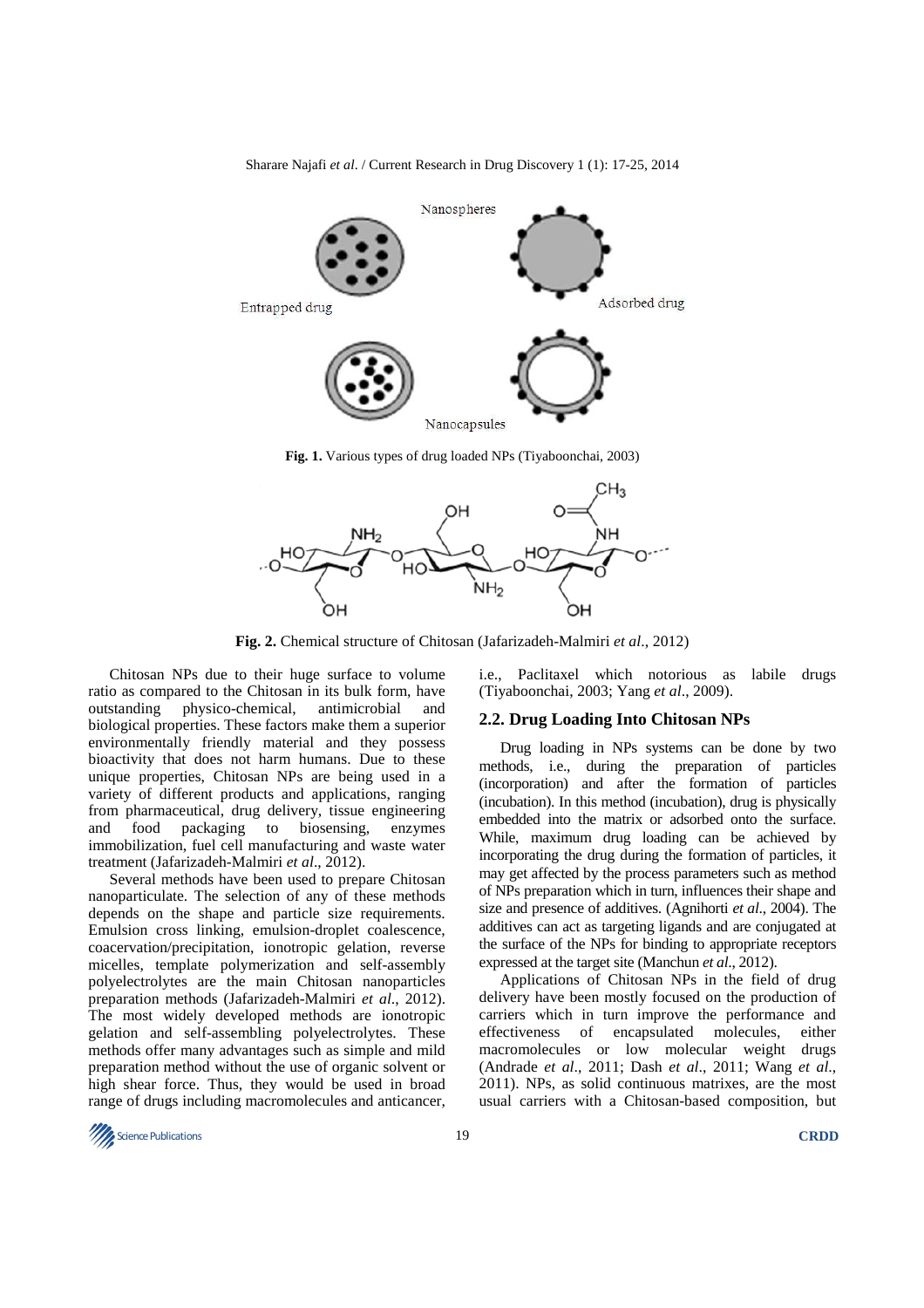nanocapsules have also been reported (Prego *et al*., 2005; Park *et al*., 2010). Chitosan NPs have gained more attention as drug delivery carriers because of their better stability, low toxicity, simple and mild preparation method and providing versatile routes of administration (Rajan and Raj, 2013). Gnanadhas *et al*. (2013) successfully employed Chitosan-dextran sulphate nanocapsules containing ciprofloxacin for efficient targeting and killing of the intracellular pathogen at a dosage significantly lower than that of the free antibiotic. The increased retention time of ciprofloxacin in the blood and organs when it was delivered by Chitosan-dextran sulphate nanocapsules compared with the conventional routes of administration may be the reason underlying the requirement for a reduced dosage and frequency of antibiotic administration. Importantly, many studies report the use of Chitosan NPs as a coating material, instead of being a part of the matrix of the system, which is a relevant recognition of Chitosan's appealing properties to modify the surface properties of the core structure, either to improve the pattern of interaction with surrounding structures or to improve the biodegradation profile (Fonte *et al*., 2012; Grenha, 2012). In fact, Chitosan has good film forming property and hence, it can also be used as a coating material in drug delivery applications. Some of the advantages of drug coating using Chitosan NPs are improvement of drug payloads, bioadhesive property and prolonged drug release properties over the uncoated drugs (Agnihorti *et al*., 2004).

In general, the factors found to affect NPs formation including particle size and surface charge are molecular weight and degree of deacetylation of Chitosan. The entrapment efficiency is found to be dependent on the pKa and solubility of entrapped drugs. The drug is mostly found to be associated with Chitosan NPs via electrostatic interaction, hydrogen bonding and hydrophobic interaction (Tiyaboonchai, 2003).

#### **2.3. Chitosan NPs Applications in Drug Delivery**

Chitosan is one of the most popular materials in the field of drug delivery and is, by far, the most applied natural polymer. Its attractiveness relies on very interesting structural and biological properties, which include the cationic character and the solubility in aqueous medium (Rodrigues *et al*., 2012).

The adhesivity and biodegradability of Chitosan are important for its use in drug delivery systems. These properties are a result of the proper structure of the polysaccharide, which is composed of repeating alternated units of N-acetylglucosamine and Dglucosamine, linked by  $β-(1-4)$  glycosidic bonds, as

clearly observed in **Fig. 1**. The amino and carboxyl groups in the Chitosan molecule can be combined with glycoprotein in mucus to form a hydrogen bond, leading to an adhesive effect (Wang *et al*., 2011).

Chitosan is degraded mainly by chemical process and enzyme catalysis; the latter is the major *in vivo* process. The higher the degree of deacetylation, the greater the degradation rate. Degradation by enzyme catalysis also depends on the availability of Chitosan's amino group (Wang *et al*., 2011).

As a new drug delivery system, Chitosan NPs have attracted increasing attention for their wide applications in, for example, loading protein drugs, gene drugs and anticancer chemical drugs and via various routes of administration including oral, nasal, intravenous and ocular (Agnihorti *et al*., 2004).

As compared to Chitosan, its NPs can be administered intravenously due to the small diameter of the blood capillary (approximately 4 µm). The biodistribution of NPs can vary depending on the size, surface charge and hydrophobicity of the administered particles. Particles greater than 100 nm in diameter are rapidly taken up by the reticuloendothelial system in the liver, spleen, lung and bone marrow, while smaller-sized particles tend to have a prolonged circulation time. Negatively-charged particles are eliminated faster than positively-charged or neutral particles (Tiyaboonchai, 2003).

Therefore, drug-loaded delivery systems based on Chitosan NPs due to their small size and positive charge offer more interesting features. These systems can also be formed in aqueous solution without the use of organic solvent, surfactant and high shear. In addition, the Chitosan NPs are positively charged which can improve the site-specific targeting due to the strong affinity towards negatively charged biological membranes. Due to hydrophobicity of Chitosan, the hydrophilic drugs can be effectively encapsulated into the Chitosan NPs (Rajan and Raj, 2013).

Some of the important applications of Chitosan NPs in pharmaceutical and biomedical are related to colon targeted drug delivery (i.e., metronidazole), mucosal delivery (i.e., insulin), cancer therapy (i.e., paclitaxel), gene delivery (i.e., multidrug resistance gene, MDR1), topical delivery and ocular delivery (i.e., flurbiprofen) (Yang *et al*., 2009; Rajan and Raj, 2013).

Due to good bioadhesive property and ability to sustain the release of the active constituents, Chitosan NPs has been used in topical delivery systems. In gene delivery, Chitosan NPs can interact ionically with the negatively charged DNA and form polyelectrolyte complexes. In these complexes, DNA becomes better protected against

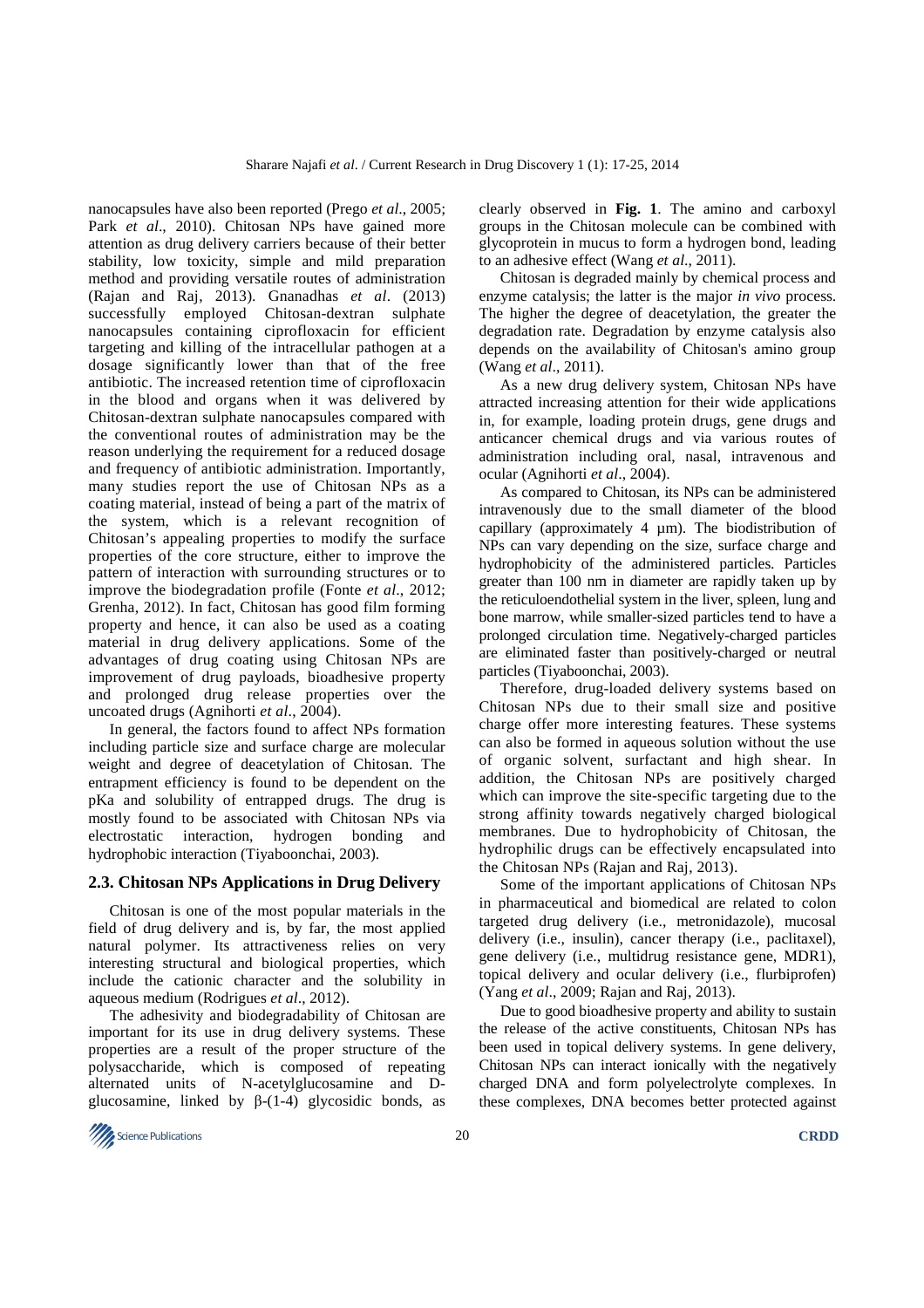nuclease degradation leading to better transfection efficiency (Agnihorti *et al*., 2004). The critical bottleneck of conventional cancer chemotherapeutics includes high toxicity of most anticancer drugs due to indiscriminate distribution of drugs towards disease and healthy cells following systemic administration. In addition, anticancer drugs often suffer from poor solubility in water and require organic solvents or detergents, resulting in undesirable side effects such as venous irritation and respiratory distress. Encapsulation a large quantity of anticancer drugs using Chitosan NPs is indispensable for successful cancer therapy (Patel *et al*., 2010). In addition, the positive charge of Chitosan NPs have selective adsorption and neutralizing effects on the tumor cell surface. As a drug carrier, it has a targeting function to liver, spleen, lung and colon (Wang *et al*., 2011). Mucosal surfaces such as nasal, peroral and pulmonary are receiving a great deal of attention as alternative routes of systemic administration. Chitosan NPs have mucoadhesive properties and it seems particularly useful to formulate the bioadhesive dosage forms for mucosal administration (ocular, nasal, buccal, gastro-enteric and vaginal-uterine therapy) (Patel *et al*., 2010). Chitosan NPs are also a promising polymer for colon drug delivery since they can be biodegraded by the colonic bacterial flora and they have a mucoadhesive property. Chitosan NPs also can load other drugs including antivirus drugs (i.e., diammonium glycyrrhizinate) and hormone drug (i.e., insulin) (Patel *et al*., 2010; Rajan and Raj, 2013).

Drug-loaded Chitosan NPs are decomposed into free Chitosan and drug *in vivo*. Drugs enter cell and targeted tissues to generate therapeutic effects. Chitosan is mainly degraded under catalysis of lysozyme and bacterial enzyme in the colon. The Chitosan absorbed into the blood is cleared by the kidney and the rest is discharged through excrement. Degree of deacetylation, as well as molecular weight, also influences degradation rate and degree of Chitosan *in vivo* (Wang *et al*., 2011). **Table 1** indicates the main features of Chitosan NPs used for delivery of some therapeutic agents.

#### **2.4. Modification of Chitosan NPs to Improve their Targeting and Bioavailability**

Modification of Chitosan in order to improve its targeting and bioavailability is an important process. The primary hydroxyl and amine groups located on the backbone of Chitosan allow for chemical modification to control its physical properties (Patel *et al*., 2010). Modified Chitosan NPs are characterized by pH sensitivity, thermo sensitivity and targeting accuracy.

A pH-sensitive nanocarrier is a drug delivery system that increases drug release by changing carrier properties under a certain acid-base environment *in vivo* and targets the lesion tissue. It can be obtained in Chitosan NPs through chemical modification. Research has shown that Chitosan NPs prepared with sodium tripolyphosphate and glycidoxypropyltrimethoxysilane cross-linking were pH sensitive. With antihuman IgG antibody as a model protein drug, the release of antibody was increased from 5.6% to 50% when solution pH was adjusted from 7.4 to 6.0. Therefore, Chitosan NPs prepared by two-step cross-linking are potential pH sensitive drug carriers (Pan *et al*., 2009). Other research demonstrated that Camptothecine-loaded N-isopropylacrylamide-Chitosan NPs were sensitive to pH. The results show that NPs were most sensitive to tumor pH when the charge ratio of Nisopropylacrylamide: Chitosan was 4:1. At a pH of 6.8, cumulative release rate of Camptothecine was highest and cell toxicity was significantly stronger. Cell toxicity was minimal at a pH of 7.4. Thus, N-isopropylacrylamide-Chitosan NPs have good potential for use as a targeted anticancer drug carrier (Fan *et al*., 2008).

Drug release is also regulated by structural change of thermosensitive drug carriers at different temperatures. Poly (N-isopropylacrylamide) is a well-known thermosensitive polymer widely used in drug carriers (Chung *et al*., 1996). Research has indicated that Chitosan-polyvinylcaprolactan graft copolymer NPs were sensitive to temperature, with a critical solution temperature at 38°C. In this study 5-fluorouracil was a model drug and the drug release mainly occurred above 38°C with high toxicity to tumor cells but low toxicity to normal cells (Rejinold *et al*., 2011).

Active targeting can be obtained in Chitosan NPs through chemical modification, so as to make the drug identify the target accurately. It was shown that Chitosan NPs modified by glycyrrhizic acid, strengthened the active liver-targeting delivery of drug-loaded carriers through the mediation of glycyrrhizic acid due to glycyrrhizic acid binding on the surface of liver parenchyma (Huang *et al*., 2008). Oral administration of insulin remains a significant challenge because it is susceptible to hydrolysis and digestion by the acids and enzymes in the gastrointestinal tract. Also bioavailability of insulin is very low due to poor membrane permeability. One possibility to improve the gastrointestinal uptake of poorly absorbed oral drugs such as insulin is to bind to colloidal particles which can protect labile molecules from degradation in the gastrointestinal tract and promote the transport of in systemic circulation (Bhumkar *et al*., 2007). **Table 2** summarizes the main features of modified Chitosan NPs used for delivery of insulin.

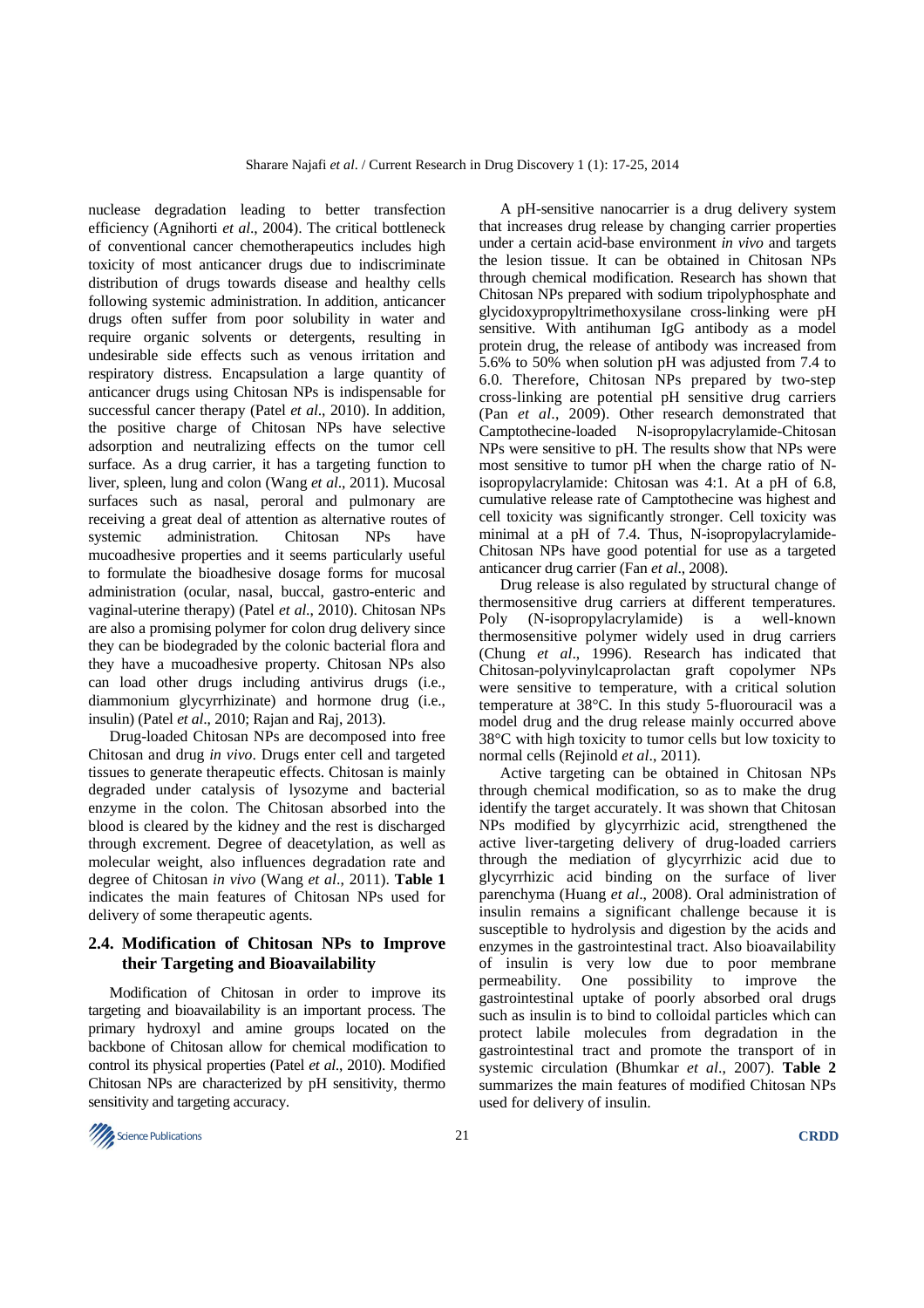#### Sharare Najafi *et al*. / Current Research in Drug Discovery 1 (1): 17-25, 2014

| Therapeutic agent                                                        |                                               | Main features of the formulation or pharmacological effect  | References                     |
|--------------------------------------------------------------------------|-----------------------------------------------|-------------------------------------------------------------|--------------------------------|
| Insulin                                                                  | Improved the in vivo intestinal absorption    |                                                             | (Pan et al., 2002)             |
|                                                                          | insulin bioavailability                       |                                                             |                                |
| Insulin                                                                  |                                               | Altered pH of the formulation                               | (Ma et al., 2005)              |
|                                                                          |                                               | Enhanced interaction with the intestinal epithelium         |                                |
| Ammonium glycyrrhizinate                                                 |                                               | Initial burst effect followed by continuous release of drug | (Wu <i>et al.</i> , 2005)      |
| Pramipexole hydrochloride                                                | Enhanced mucoadhesive properties; sustained   |                                                             | (Papadimitriou et al., 2008)   |
|                                                                          | release of drug in simulated intestinal fluid |                                                             |                                |
| Ciprofloxacin hydrochloride                                              |                                               | Controlled drug release                                     | (Jain and Banerjee, 2008)      |
| Streptomycin, Gentamicin,                                                |                                               | Controlled drug release                                     | (Lu et al., 2009)              |
| Tobramycin                                                               |                                               |                                                             |                                |
| Catechin                                                                 | High encapsulation efficiency                 |                                                             | (Dudhani and Kosarajua, 2010)  |
|                                                                          |                                               | Controlled drug release                                     |                                |
| Table 2. Derivatives of Chitosan as nanocarriers for delivery of insulin |                                               |                                                             |                                |
|                                                                          |                                               | Main features of the formulation or                         |                                |
| Chitosan derivative                                                      |                                               | pharmacological effect                                      | References                     |
|                                                                          |                                               |                                                             |                                |
| Chitosan and methyl                                                      |                                               | High encapsulation efficiency                               | (Qian <i>et al.</i> , 2006)    |
| Methacrylate                                                             |                                               | Controlled drug release                                     |                                |
| Trimethyl Chitosan                                                       |                                               | High insulin association efficiency                         | (Jintapattanakit et al., 2007) |
| Chitosan cyclodextrin                                                    |                                               | Delayed release profile                                     | (Krauland and Alonso, 2007)    |
| Dimethyl-ethyl Chitosan                                                  |                                               | Enhanced colonic absorption of insulin                      | (Bayat et al., 2008)           |
| Tri-ethyl Chitosan                                                       |                                               | Enhanced colonic absorption of insulin                      | (Bayat et al., 2008)           |
| Chitosan and poly (N-isopropylacrylamide)                                |                                               | pH-dependent release of Camptothecin                        | (Fan et al., 2008)             |
| Diethylmethyl Chitosan                                                   |                                               | Better insulin loading                                      | (Sadeghi et al., 2008)         |
| Chitosan and poly (methyl methacrylate)                                  |                                               | pH-dependent release                                        | (Cui et al., 2009)             |
| Lauryl succinyl Chitosan                                                 |                                               | Improved mucoadhesive property                              | (Rekha and Sharma, 2009)       |
|                                                                          |                                               | Enhanced paracellular permeation                            |                                |
|                                                                          |                                               | Reduced blood sugar level                                   |                                |
| N-Trimethyl Chitosan                                                     |                                               | High mucoadhesive property                                  | (Sandri et al., 2010)          |
|                                                                          |                                               | Better penetration into duodenum and jejunum                |                                |
| Chitosan and poly ( $\gamma$ -glutamic acid)                             |                                               | Increased paracellular permeability                         | (Sonaje et al., 2010)          |
|                                                                          |                                               | Effective reduction of blood glucose level                  |                                |

**Table 1.** Chitosan NPs as carriers of some therapeutic agents

#### **3. TOXICITY OF CHITOSAN NPs**

Two of the most critical features of drug delivery systems concern their biodegradability and biocompatibility, which are mandatory requisites for acceptance by the regulatory agencies. Biodegradability becomes a crucial feature when considering acute and long-term toxicity, as nondegradable materials may accumulate in organs or even intracellularly (Rodríguez *et al*., 2012). Chitosan is approved by food and drug Administration (USA) for wound dressing and is generally regarded as a non-toxic and biocompatible polymer (Chaudhury and Das, 2011). However, molecular weight and degree of deacetylation of Chitosan influences its toxicity. Chitosan is degraded mainly by chemical process and enzyme catalysis. The higher the degree of deacetylation, the greater the degradation rate. Degradation by enzyme catalysis also depends on the availability of Chitosan's amino group (Wang *et al*., 2011). Chitosan is mainly degraded under catalysis of lysozyme and bacterial enzyme in the colon. The Chitosan absorbed into blood is cleared by the kidney and the rest is discharged through excrement. Injection of excessive Chitosan may cause death due to blood coagulation (Yang *et al*., 2007). It is well-known that the pharmacokinetic properties of a drug change drastically when loaded in a nanoparticulate system due to the size, charge and surface modifications of the NPs (Chaudhury and Das, 2011). Due to the small size of Chitosan NPs, they are capable of passing through biological barriers *in vivo* (such as the blood–brain barrier) and delivering drugs to the lesion site to enhance efficacy. Under the action of enzymes *in vivo*, Chitosan NPs can produce water and carbon dioxide without adverse effects (Wang *et al*., 2011). Recently, few studies have been done to assess the toxicity of Chitosan NPs upon parenteral and oral administration (Carreno and Duncan, 1997; Agnihorti *et al*., 2004; Zhang *et al*.,

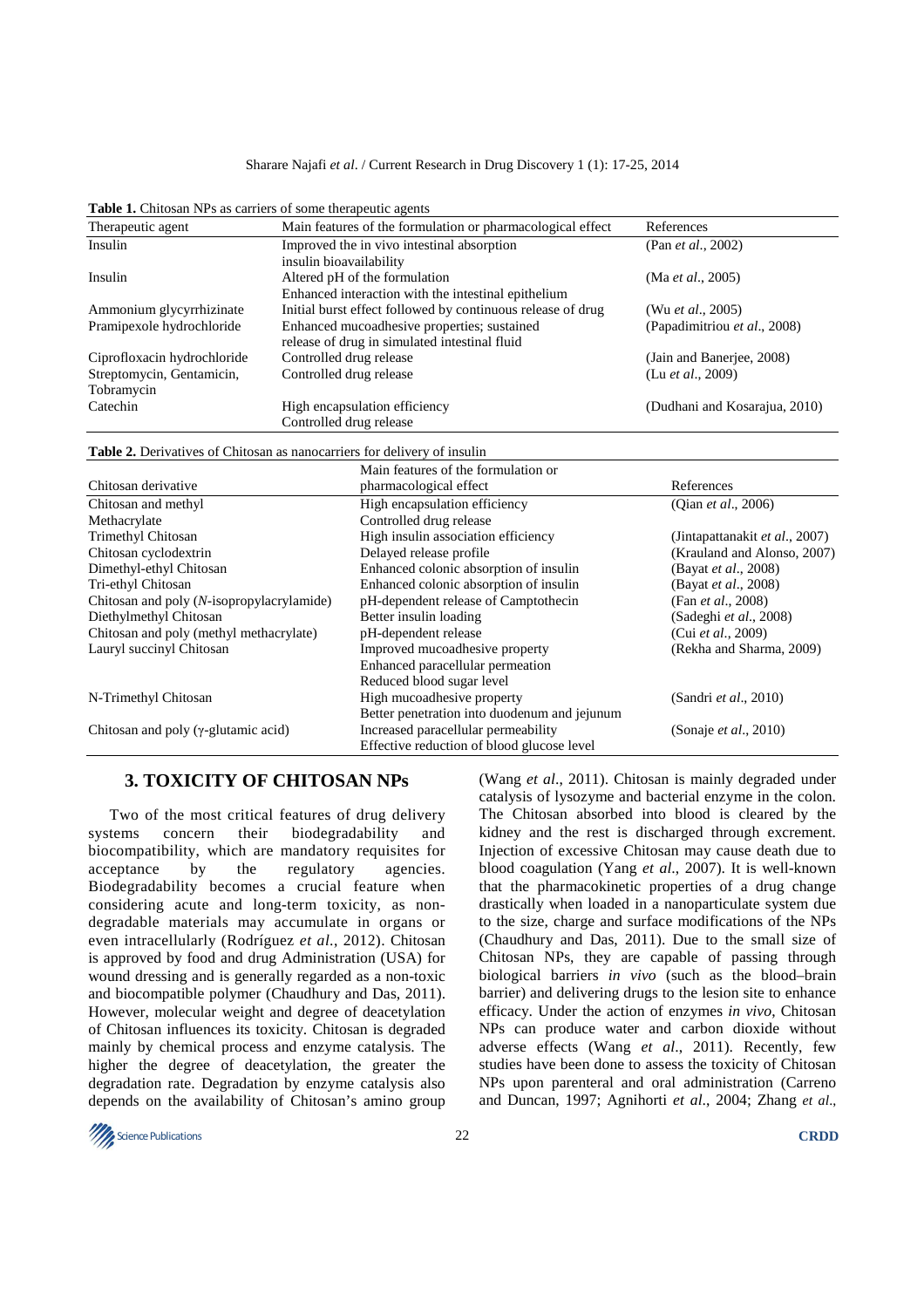2008; Dube *et al*., 2010). The results indicated that Chitosan NPs are not toxic and Chitosan is proven to be safe in rats up 10% in the diet.

#### **4. CONCLUSION**

Many drugs have problems of poor stability, water insolubility, low selectivity, high toxicity, side effects and so on. Clinically useful drug delivery systems need also to deliver a certain amount of a drug that can be therapeutically effective over an extended period of time. Such requirements can be met by the nano scale drug delivery systems. Chitosan NPs are good drug carriers because of their good biocompatibility, biodegradability and non toxicity and can be readily modified. As a new drug delivery system, they have attracted increasing attention for their wide applications. Chitosan nanoparticles are now being modified for sustained/ controlled release and targeting. Although Chitosan NPs can be easily modified to carrier, coat and encapsulate hydrophobic drugs, further investigation is required on the biocompatibility of modified Chitosan NPs and its derivatives.

#### **5. ACKNOWLEDGEMENT**

The work was supported and funded by the Food Engineering Research Institute of Sahand University of Technology.

#### **6. AUTHOR'S CONTRIBUTIONS**

Sharareh Najafi, Zahra Pazhouhnia and Omid Ahmadi prepared the manuscript. Aydin Berenjian contributed helpful discussion during the preparation of manuscript. Hoda Jafarizadeh-Malmiri revised and approved the final version of the manuscript.

# **7. REFERENCES**

- Agnihorti, S.A., N.N. Mallikarjuna and T.M. Aminabhavi, 2004. Recent advances on Chitosanbased micro-and nanoparticles in drug delivery. J. Controlled Release, 100: 5-28. DOI: 10.1016/j.jconrel.2004.08.010
- Andrade, F., F. Antunes, A. Nascimento, S. Da Silva and J. das Neves *et al*., 2011. Chitosan formulations as carriers for therapeutic proteins. Current Drug Discovery Tech., 8: 157-172. DOI: 10.2174/157016311796799035
- Antosova, Z., M. Mackova, V. Kral and T. Macek, 2009. Therapeutic application of peptides and proteins: Parenteral forever? Trends in Biotech., 27: 628-635. DOI: 10.1016/j.tibtech.2009.07.009
- Bamrungsap, S., Z. Zhao, T. Chen, L. Wang and C. Li *et al*., 2012. Nanotechnology in therapeutics. Nanomedicine, 7: 1253-1271. DOI: 10.2217/nnm.12.87
- Bayat, A., F.A. Dorkoosh, A.R. Dehpour, L. Moezi and B. Larijani *et al*., 2008. Nanoparticles of quaternized Chitosan derivatives as a carrier for colon delivery of insulin: Ex vivo and in vivo studies. Int. J. Pharmaceutics, 35: 259-266. DOI: 10.1016/j.ijpharm.2007.12.037
- Bhumkar, D.R., H.M. Joshi, M. Sastry and V.B. Pokharkar, 2007. Chitosan reduced gold nanoparticles as novel carriers for transmucosal delivery of insulin. Pharmaceutical Res., 4: 1415- 1426. DOI: 10.1007/s11095-007-9257-9
- Carreno, G.B. and R. Duncan, 1997. Evaluation of the biological properties of soluble Chitosan and Chitosan microspheres. Int. J. Pharmaceutics, 148: 231-240. DOI: 10.1016/S0378-5173(96)04847-8
- Chaudhury, A. and S. Das, 2011. Recent advancement of Chitosan-based nanoparticles for oral controlled. Am. Associat. Pharmaceutical Sci. Pharmscitech, 12: 10-20. DOI: 10.1208/s12249-010-9561-2
- Chung, J., M. Yokoyama, M. Yamato, T. Aoyagi and Y. Sakurai *et al*., 1996. Thermo-responsive drug delivery from polymeric micelles constructed using block copolymers of poly (N-isopropylacrylamide) and poly (butylmethacrylate). J. Controlled Release, 62: 115-127. DOI: 10.1016/S0168-3659(99)00029-2
- Cui, F., F. Qian, Z. Zhao, L. Yin and C. Tang *et al*., 2009. Preparation, characterization and oral delivery of insulin loaded carboxy-lated Chitosan grafted poly (methyl methacrylate) nanoparticles. Biomacromolecules, 10: 1253-1258. DOI: 10.1021/bm900035u
- Dash, M., F. Chiellini, R.M. Ottenbrite and E. Chiellini 2011. Chitosan-A versatile semi-synthetic polymer in biomedical applications. Progress Polymer Sci., 36: 981-1014. DOI: 10.1016/j.progpolymsci.2011.02.001
- Dube, A., J.A. Nicolazzo and I. Larson, 2010. Chitosan nanoparticles enhance the intestinal absorption of the green tea catechins (+)-catechin and (−) epigallocatechin gallate. Eur. J. Pharmaceutical Sci., 41: 219-225. DOI: 10.1016/j.ejps.2010.06.010

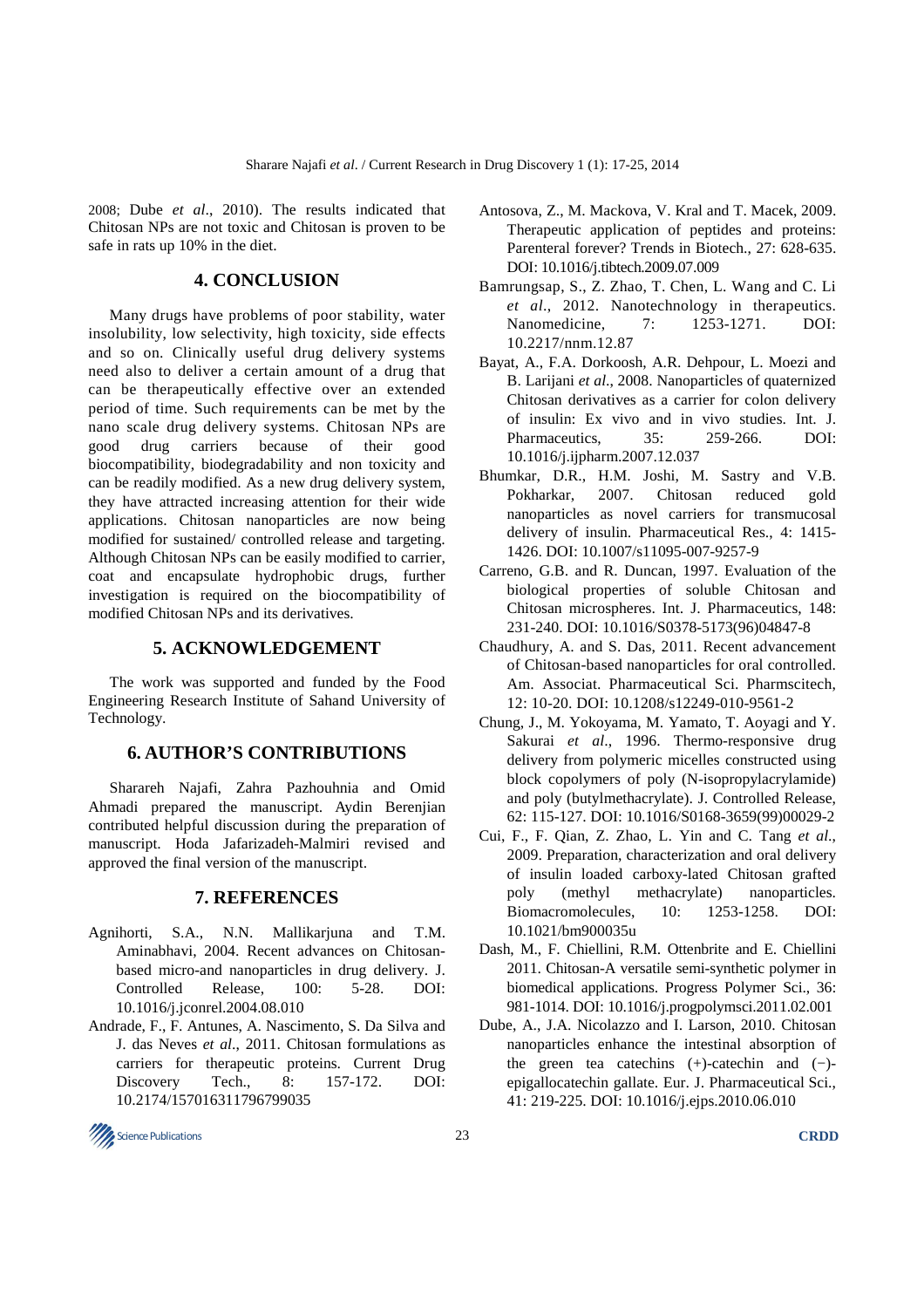- Dudhani, A.R. and S.L. Kosarajua, 2010. Bioadhesive Chitosan nanoparticles: Preparation and characterization. Carbohydrate Polymers, 81: 243- 251. DOI: 10.1016/j.carbpol.2010.02.026
- Fan, L., H. Wu, H. Zhang, F. Li and T. Yang *et al*., 2008. Novel super pH-sensitive nanoparticles responsive to tumor extracellular pH. Carbohydrate Polymers, 73: 390-400. DOI: 10.1016/j.carbpol.2007.12.006
- Fonte, P., F. Andrade, F. Araújo, C. Andrade and J.D. Neves *et al*., 2012. Chitosan-coated solid lipid nanoparticles for insulin delivery. Methods Enzymol., 508: 295-314. DOI: 10.1016/B978-0-12- 391860-4.00015-X
- Gnanadhas, D.P., M. Ben Thomas, M. Elango and M.A.M. Raichur *et al*., 2013. Chitosan-dextran sulphate nanocapsule drug delivery system as an effective therapeutic against intraphagosomal pathogen Salmonella. J. Antimicrobial Chemotherapy, 68: 2576-2586. DOI: 10.1093/jac/dkt252
- Grenha, A., 2012. Chitosan nanoparticles: A survey of preparation methods. J. Drug Target., 20: 291-300. DOI: 10.3109/1061186X.2011.654121
- Huang, Y., A.H. Lin and X. Zhang, 2008. Targeting binding of Chitosan nanoparticles with glycyrrhizin surface modification to hepatic parenchymal cells in vitro. Traditional Chinese Drug Res. Pharmacol., 19: 495-498.
- Jafarizadeh-Malmiri, H., M.A. Gaz-Jahanian and A. Berenjian, 2012. Potential applications of Chitosan nanoparticles as novel support in enzyme immobilization. Am. J. Biochem. Biotechnol., 8: 203-219. DOI: 10.3844/ajbbsp.2012.203.219
- Jain, D. and R. Banerjee, 2008. Comparison of ciprofloxacin hydrochloride-loaded protein, lipid and Chitosan nanoparticles for drug delivery. J. Biomed. Materials Res. Part B: Applied Biomaterials, 86: 105-112. DOI: 10.1002/jbm.b.30994
- Jintapattanakit, A., V.B. Junyaprasert, S. Mao, J. Sitterberg and U. Bakowsky *et al*., 2007. Peroral delivery of insulin using Chitosan derivatives: A comparative study of polyelectrolyte nanocomplexes and nanoparticles. Int. J. Pharmaceutics, 342: 240-249. DOI: 10.1016/j.ijpharm.2007.05.015
- Katas, H., Z. Hussain and T.C. Ling, 2012. Chitosan nanoparticles as a percutaneous drug delivery system for hydrocortisone. J. Nanomaterials, 2012: 11-11. DOI: 10.1155/2012/372725
- Krauland, A.H. and M.J. Alonso, 2007. Chitosan/cyclodextrin nanoparticles as macromolecular drug delivery system. Int. J. Pharmaceutics, 340: 134-142. DOI: 10.1016/j.ijpharm.2007.03.005
- Lu, E., S. Franzblau, H. Onyuksel and C. Popescu, 2009. Preparation of aminoglycoside-loaded Chitosan nanoparticles using dextran sulphate as a counterion. J. Microencapsulat., 26: 346-354. DOI: 10.1080/02652040802365182
- Ma, Z., T.M. Lim and L.Y. Lim, 2005. Pharmacological activity of peroral Chitosan–insulin nanoparticles in diabetic rats. Int. J. Pharmaceutics, 293: 271-280. DOI: 10.1016/j.ijpharm.2004.12.025
- Manchun, S., C.R. Dass and P. Sriamornsak, 2012. Targeted therapy for cancer using pH-responsive nanocarrier systems. Life Sci., 90: 381-387. DOI: 10.1016/j.lfs.2012.01.008
- Misra, R., S. Acharya and S.K. Sahoo, 2010. Cancer nanotechnology: application of nanotechnology in cancer therapy. Drug Discovery Today, 15: 842-850. DOI: 10.1016/j.drudis.2010.08.006
- Pan, A., B.B. Wu and J.M. Wu, 2009. Chitosan nanoparticles cross linked by glycidoxypropyltrimethoxysilane for pH triggered release of protein. Chinese Chemical Lett., 20: 79-83. DOI: 10.1016/j.cclet.2008.10.012
- Pan, Y., Y.J. Li, H.Y. Zhao, J.M. Zheng and H. Xu *et al*., 2002. Bio adhesive polysaccharide in protein delivery system: Chitosan nanoparticles improve the intestinal absorption of insulin in vivo. Int. J. Pharmaceutics, 249: 139-147. DOI: 10.1016/S0378- 5173(02)00486-6
- Papadimitriou, S., D. Bikiaris, K. Avgoustakis, E. Karavas and M. Georgarakis, 2008. Chitosan nanoparticles loaded with dorzolamide and pramipexole. Carbohydrate Polymers, 73:44-54. DOI: 10.1016/j.carbpol.2007.11.007
- Park, J.H., G. Saravanakumar, K. Kim and I.C. Kwon, 2010. Targeted delivery of low molecular drugs using Chitosan and its derivatives. Adv. Drug Delivery Rev., 62: 28-41. DOI: 10.1016/j.addr.2009.10.003
- Patel, M.P., R.R. Patel and J.K. Patel, 2010. Chitosan mediated targeted drug delivery system: A review. J. Pharmacy Pharmaceutical Sci., 13: 536-557.
- Prego, C., D. Torres and M.J. Alonso, 2005. The potential of Chitosan for the oral administration of peptides. Expert Opinion Drug Delivery, 2: 843-854. DOI: 10.1517/17425247.2.5.843